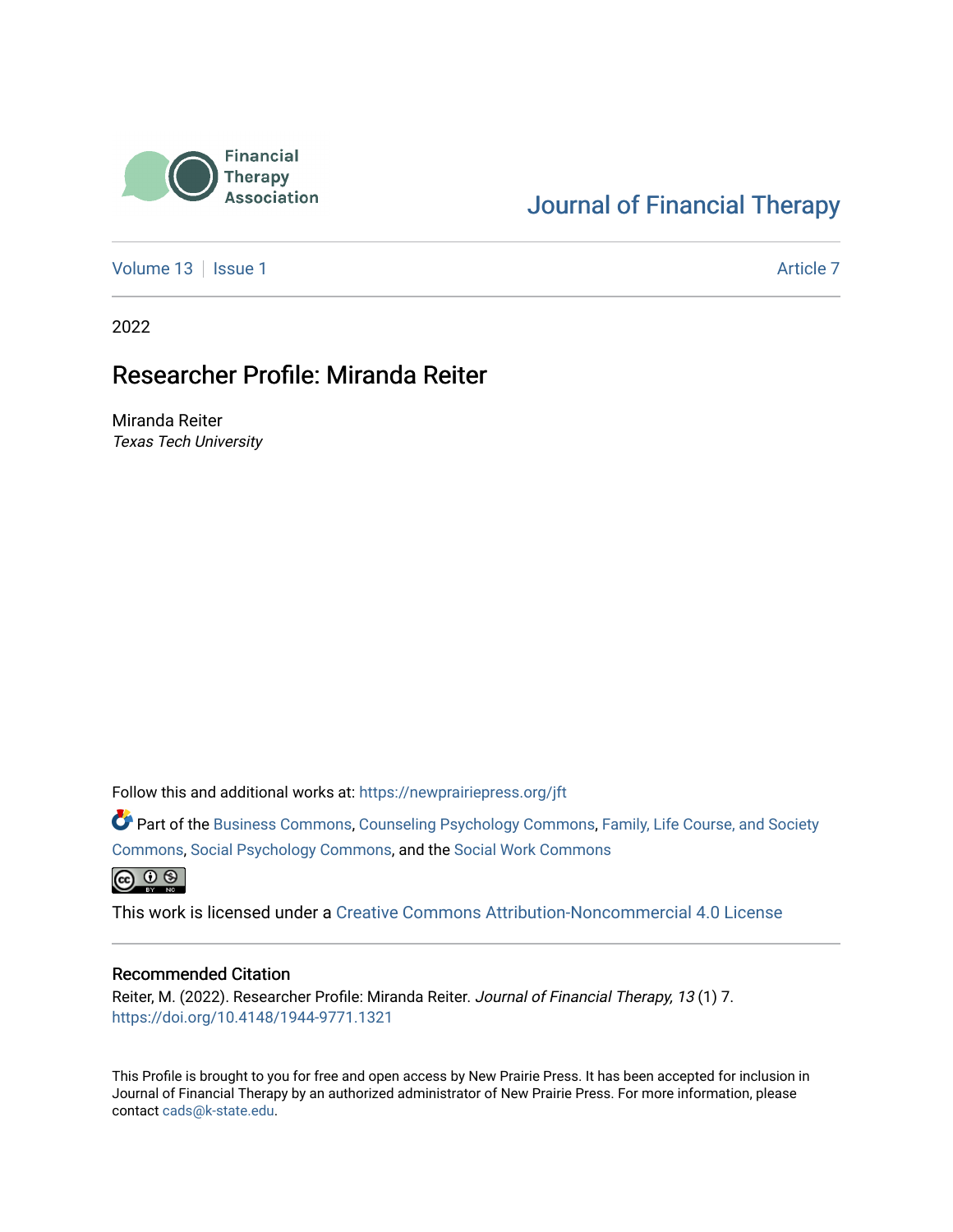# **RESEARCHER PROFILE**

# An Interview with

# Miranda Reiter, Ph.D., CFP®

*Miranda Reiter is an assistant professor at Texas Tech University in Lubbock, Texas. She graduated from Kansas State University with a Ph.D. in Personal Financial Planning. Before academia, she worked as a financial planner and banker at several Fortune 500 firms and created a financial planning practice which had an emphasis on increasing the financial well-being of women. A francophone and lover of international travel and foreign languages, Miranda has spent time in over 30 countries and 5 continents.*

#### **Q. Define what you do professionally**.

A. I am a tenure-track assistant professor and researcher in the School of Personal Financial Planning at Texas Tech University. I am also a speaker and an author. I speak and write on topics like diversity, equity, and inclusion in the financial planning profession as well as personal finance.

#### **Q. What activities encompass your professional responsibilities?**

A. My responsibilities as a professor at Texas Tech are spread over three categories: research, teaching, and service. My research interests include diversity, equity, and inclusion in personal financial planning as well as the impact of race, gender, and intersectionality on consumer decision-making and financial well-being. At Texas Tech, I have taught retirement planning and wealth management. Starting Fall 2022, I will be creating and teaching a Ph.D. level course called Diversity, Equity, and Inclusion in Financial Planning Research and I could not be more excited. My

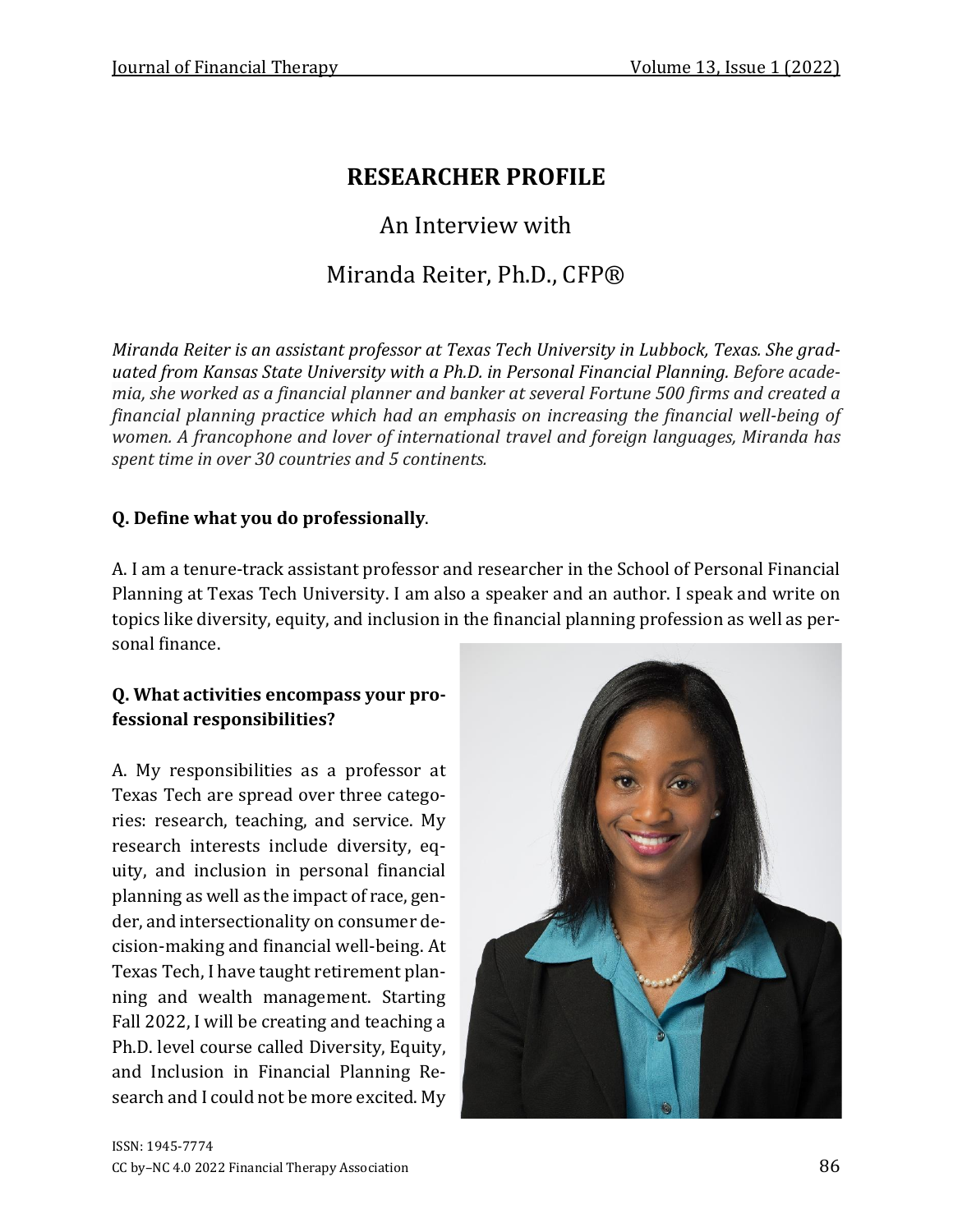service responsibilities include mentoring students, working on a variety of committees at the university, and serving the financial planning profession through different activities, such as helping to develop the first diversity, equity, and inclusion training and certificate program for financial planners and reviewing the scholarly work of my peers.

# **Q. How long have you been engaged in your professional activity?**

A. I have been a professor at Texas Tech University since 2020. Before joining the faculty at Texas Tech, I had been a financial planner at two Fortune 500 companies, ran my own financial planning firm, and had worked in banking as well as in international education. I have taught in France and the Ivory Coast. I had a nearly 20-year career in financial services and education before my life in academia.

# **Q. What led you to your professional calling?**

A. I took advantage of different career and life opportunities before becoming a professor and each opportunity shaped who I am and where I am. At 23 years old, I became licensed to sell investments and insurance as an assistant manager at a regional bank. I eventually became a branch manager at a national bank. All of this happened, right after college, really by accident. I had never planned on helping people with their finances and selling investment and insurance products as a career. It was not because I did not want to; it's just that I did not know that such a career existed.

After several years of working in banking, I found myself needing a break from the hustle and bustle of corporate life and decided to take this amazing opportunity to work for the French Ministry of Education. In France, I began teaching English in an elementary and high school. It was there that I found a love for education. After returning to the United States, I knew I wanted to do something that combined both personal finance and education. I started studying for my CFP® certification and after I passed the exam, I began working as a financial planner.

What struck me about financial planning, unlike banking, was that it seemed to be a lot less diverse in terms of clients and employees. I began to ask myself all these questions about the financial planning industry, mostly related to diversity – or the lack thereof. I wanted to understand more about it. At some point, it occurred to me that I should pursue a research degree, a Ph.D., so that I could investigate my questions. Eventually, I surmised that being a professor would give me the flexibility to do all of the things that I had an interest in: working with people, researching, teaching, and financial planning. Luckily, that turned out to be true!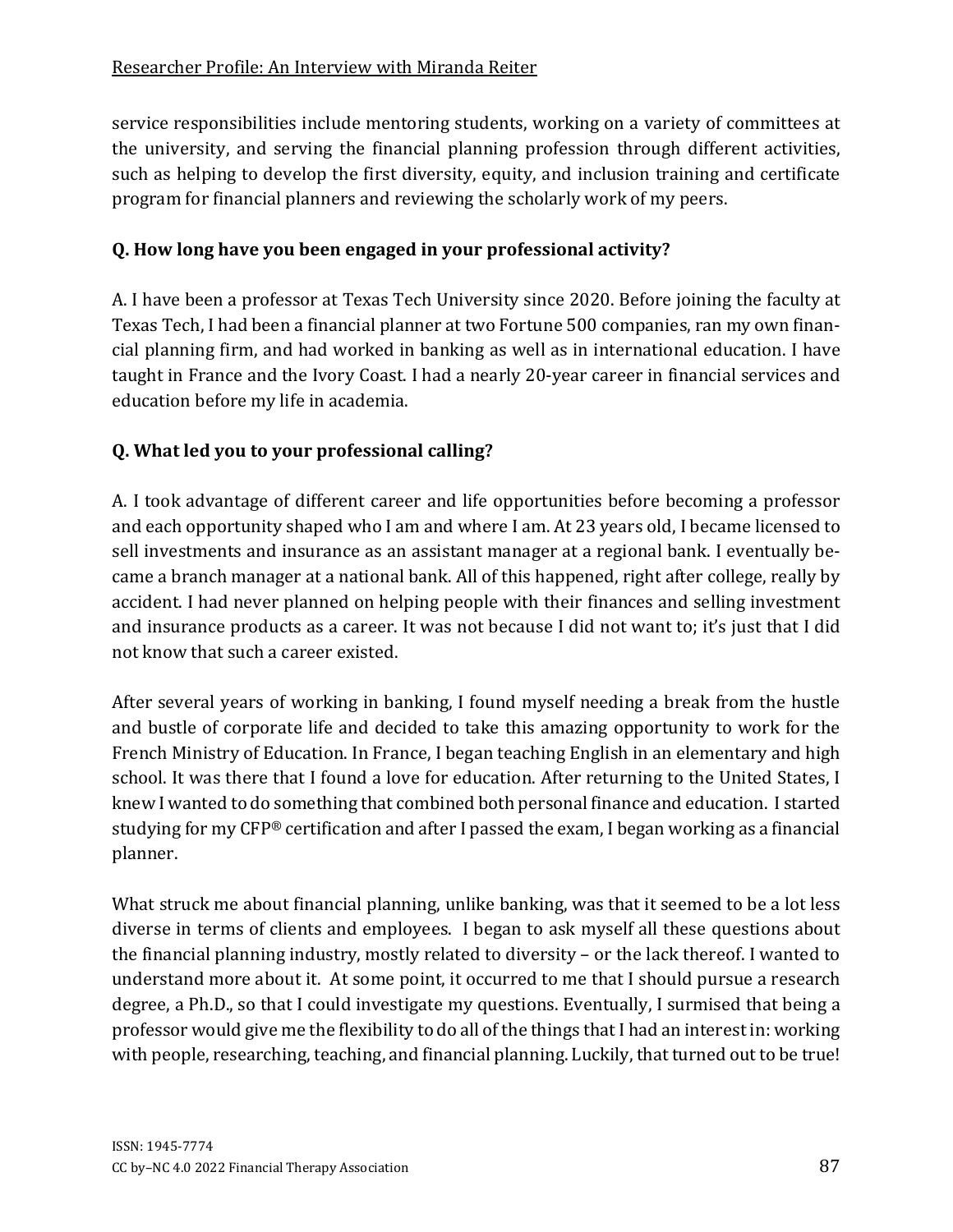

### **Q. Do you work alone or do you have a team?**

A. Both. Sometimes, working alone is necessary in my profession, but if you are working with a great team, it is typically much more fun and effective that way. It provides a diversity of thoughts and adds more creativity to projects. I have some really amazing researchers in my corner that I am thrilled to collaborate with on a variety of projects.

### **Q. What theoretical framework guides your work?**

A. It depends on the research question. In recent work, I have used the similarity attraction paradigm to explore the topic of consumers' racial and gender preferences while working with financial planners.

### **Q. Are you working on any projects right now that you are really excited about related to financial therapy?**

A. Yes! Last year, I, along with my team of researcher colleagues, won a grant from the National Endowment for Financial Education (NEFE) to assess the validity of the Klontz Money Script Inventory - Revised (KMSI-R) on non-White samples and investigate which KMSI-R money scripts are most at risk for lower financial literacy and financial self-efficacy.

# **Q. What needs to happen so that 10 years from now we can say that financial therapy is a respected field of study?**

A. It is fantastic to see how financial therapy has grown by leaps and bounds over the past decade. Initiatives such as the CFT-I<sup>TM</sup> certification through the Financial Therapy Association, graduate-level financial therapy certifications, such as the one at Kansas State University, and the *Journal of Financial Therapy* have all been instrumental in advancing financial therapy towards a respected field of study. I believe that this will only continue, given the groundwork that has been laid. My wish is that every consumer knows about financial therapy so that more people can receive the help that they need.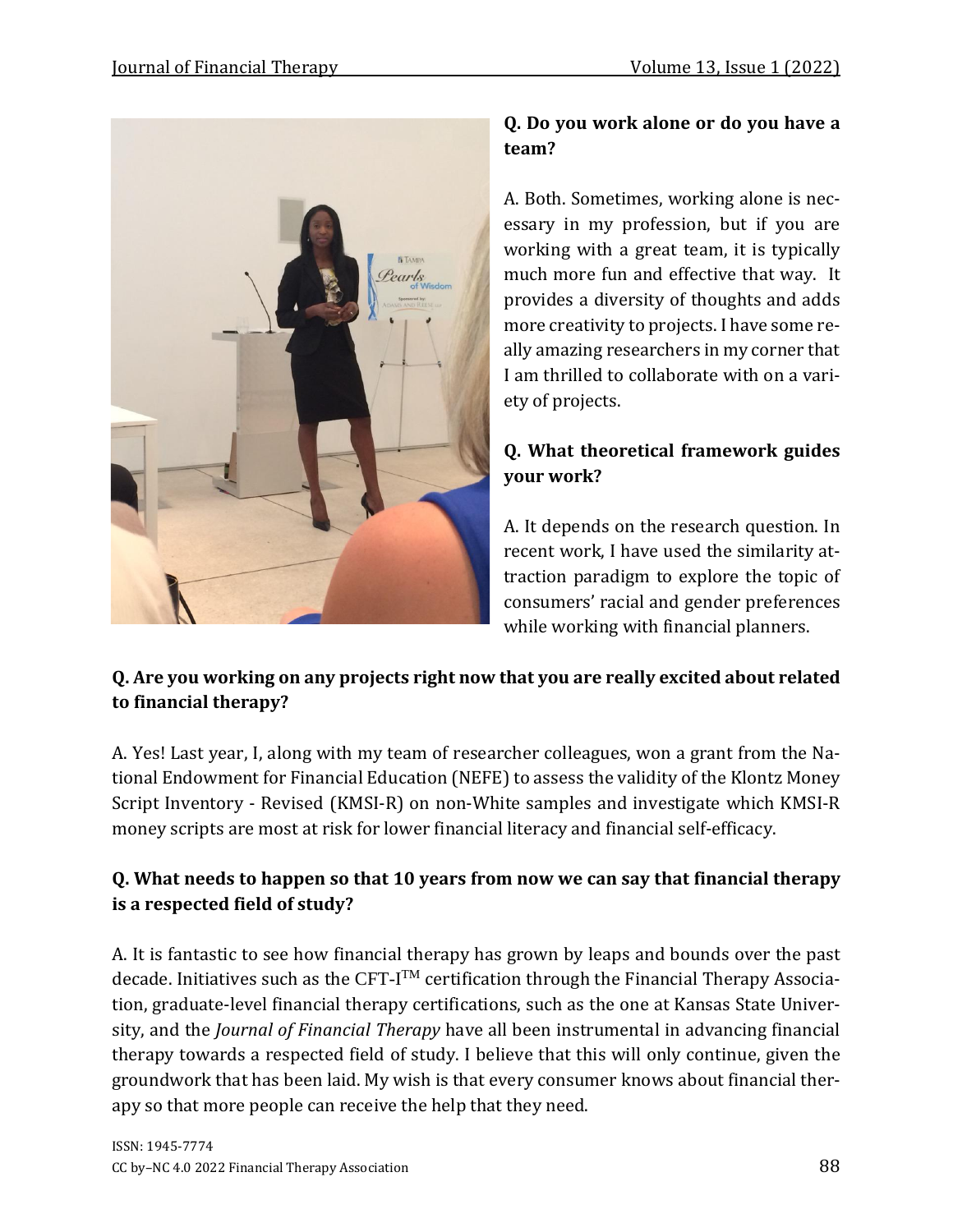#### **Q. What benefits can the Financial Therapy Association provide to others doing work that is similar to your professional activities?**

A. When the *Journal of Financial Therapy* announced its call for papers on Diversity, Equity, and Inclusion in Financial Therapy recently, I was elated. This call is evidence that the DEI topic is important to the Association, and it also shows that it supports me and others like me doing this type of work and research.

#### **Q. If others are interested in finding out more about you personally and professionally, where can they obtain this information?**

A. My professor profile is available at [https://www.depts.ttu.edu/hs/pfp/reiter.php.](https://www.depts.ttu.edu/hs/pfp/reiter.php) I am also on LinkedIn at <https://www.linkedin.com/in/mirandacreiter/>.

#### **Q. If you had unlimited resources, what would your dream financial therapy research project look like?**

A. Unlimited resources – what a dream! For many of the research ideas that I have, primary data is ideal because the questions have not been asked of respondents in most of the standard survey questionnaires that are available to researchers. Therefore, my dream research scenario would be a dedicated, fully funded research lab with Ph.D. students on staff as well as affiliated faculty and consultants working on various projects related to diversity, equity, inclusion, race/ethnicity, and gender in the financial realm. Of course, this dream would not be complete without an unlimited budget!